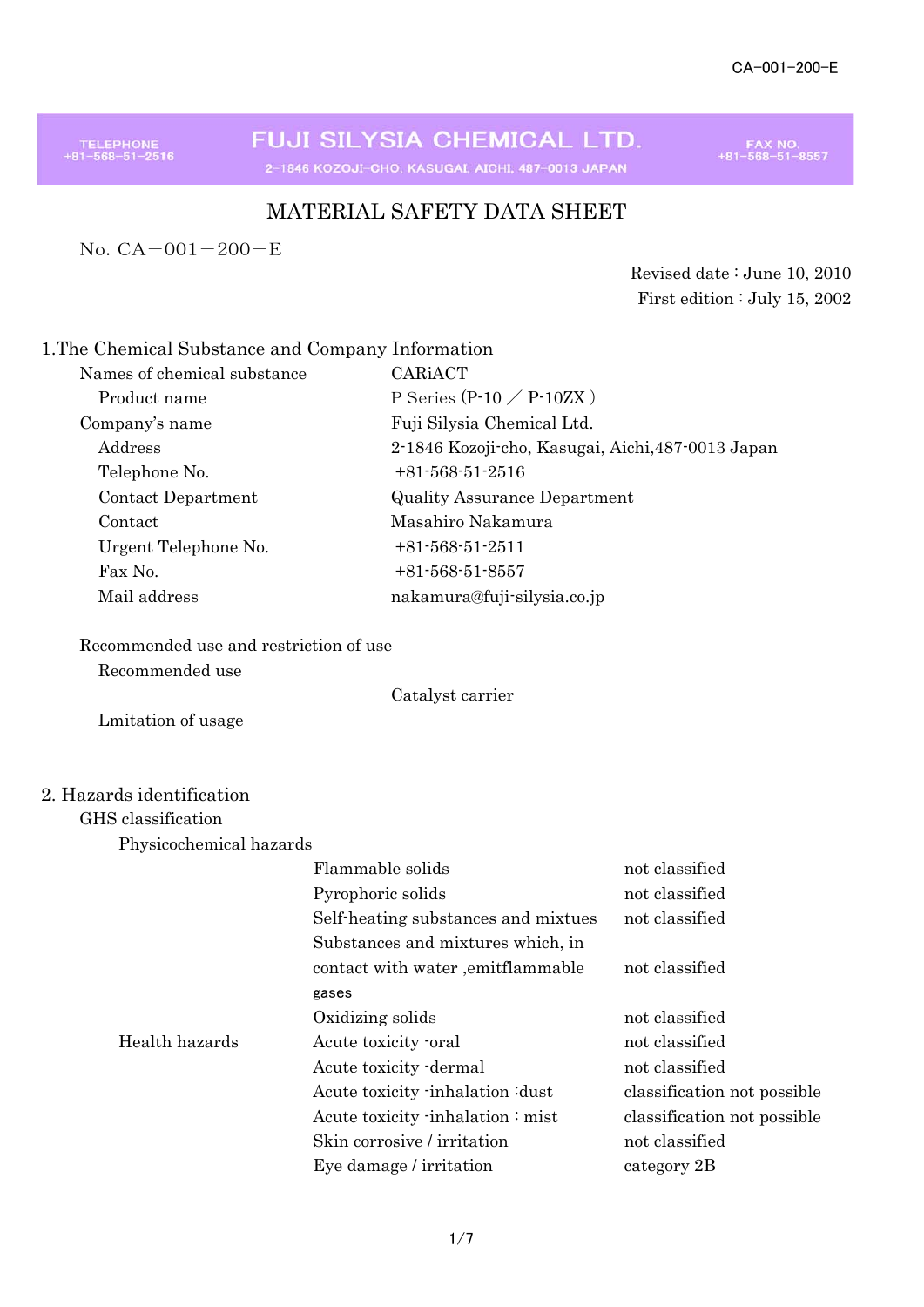#### FUJI SILYSIA CHEMICAL LTD. TELEPHONE<br>+81-568-51-2516 FAX NO.<br>+81-568-51-8557 2-1846 KOZOJI-CHO, KASUGAI, AICHI, 487-0013 JAPAN Sensitization-respiratory classification not possible Sensitization-skin classification not possible Germ cell mutagenicity not classified Carcinogenicity not classified

Toxic to reproduction classification not possible Specific target organ systemic toxicity classification not possible (single exposure) Specific target organ systemic toxicity classification not possible (repeated exposure) Aspiration toxicity classification not possible Environmental hazards Hazardous to the aquatic environment- chronic hazard2 classification not possible classification not possible Hazardous to the aquatic environment- acute hazard

#### Label elements

| Pictogram or symbol     | Non.                 |
|-------------------------|----------------------|
| Signal Word             | Warning              |
| Hazard statement        | Cause eye irritation |
| Precautionary statement |                      |
| [Precaution]            |                      |

【Correspondence】 If in eyes : Rinse cautiously with water for several minutes. Remove contact lenses,if present and easy to do. Continue rinsing. If eye irritation persists, get medical advice/attention. Wash hands thoroughly after handling. 【Storage】

【Disposal】

Country / area information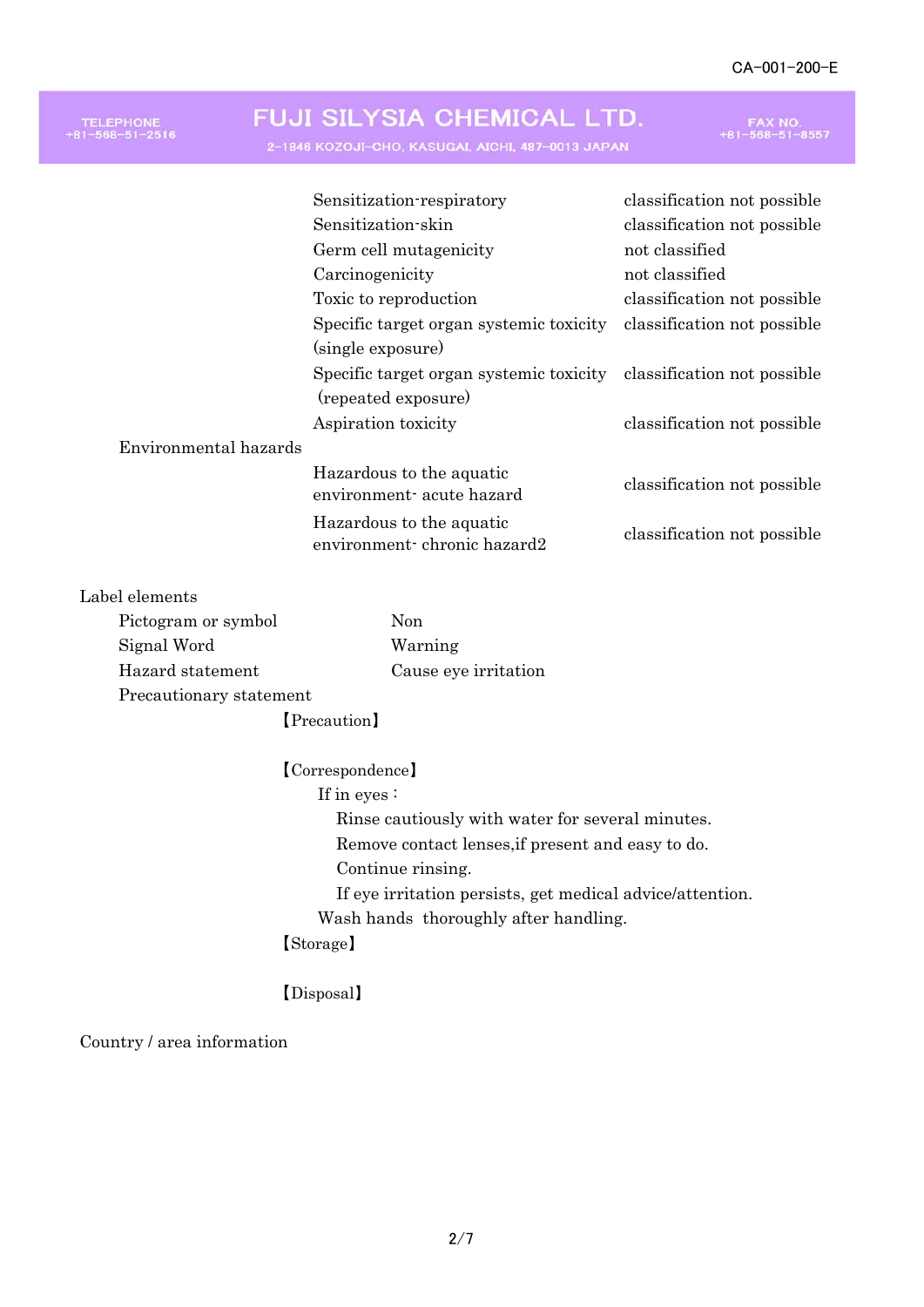| FUJI SILYSIA CHEMICAL LTD.<br><b>TELEPHONE</b><br>2-1846 KOZOJI-CHO, KASUGAI, AICHI, 487-0013 JAPAN |                                                                     |  |
|-----------------------------------------------------------------------------------------------------|---------------------------------------------------------------------|--|
| 3. Composition / Information on Ingredients                                                         |                                                                     |  |
| Chemical characterization                                                                           | Single substance                                                    |  |
| Chemical name or generic name                                                                       | Amorphous silico dioxide                                            |  |
| Alias                                                                                               | Silica Gel                                                          |  |
| Chemical formula                                                                                    | SiO <sub>2</sub>                                                    |  |
| CAS registered No.                                                                                  | 7631-86-9                                                           |  |
| Official gazette No.                                                                                | $(1) - 548$                                                         |  |
| A purity or a range                                                                                 | 100%                                                                |  |
| 4. First Aid Measure                                                                                |                                                                     |  |
| <b>IF INHALED</b>                                                                                   | Remove to fresh air and keep at rest in a position comfortable      |  |
|                                                                                                     | for breathing.                                                      |  |
|                                                                                                     | Get medical advice/attention if you feel unwell.                    |  |
| IF ON SKIN                                                                                          | Wash exposed area with water.                                       |  |
|                                                                                                     | Wash contaminated clothing before reuse.                            |  |
|                                                                                                     | If skin irritation or redness occurs, get medical advice/attention. |  |
| IF IN EYES<br>Do not rub eyes.                                                                      |                                                                     |  |
|                                                                                                     | Rinse cautiously with water for several minutes.                    |  |
|                                                                                                     | Remove contact lenses, if present and easy to do.                   |  |
|                                                                                                     | Continue rinsing.                                                   |  |
|                                                                                                     | If eye irritation persists, get medical advice/attention.           |  |
| <b>IF SWALLOWED</b><br>Vomit up linse mouth with clean water well.                                  |                                                                     |  |
|                                                                                                     | Get medical advice/attention if you feel unwell.                    |  |
| 5. Fire Fighting Measure                                                                            |                                                                     |  |
| Extinguish                                                                                          | This material is not combustible.                                   |  |
|                                                                                                     | Use extinguish agents appropriate for surrounding fire.             |  |
| Special hazards                                                                                     |                                                                     |  |
| Special fire extinguishing method                                                                   |                                                                     |  |
| Protection of a person to extinguish                                                                |                                                                     |  |
| a fire                                                                                              | Wear respiratory protection or chemical protective clothing         |  |
|                                                                                                     | for surrounding fire.                                               |  |
| 6. Accidental Release Measure                                                                       |                                                                     |  |
| Instructions for the human body,                                                                    |                                                                     |  |
| Protective equipment and emergency step                                                             |                                                                     |  |
| Large spill:                                                                                        |                                                                     |  |
|                                                                                                     | Isolate hazard area and deny entry to unnecessary personel.         |  |
| Wear appropriate protection to avoid contact/inhalation to eyes and                                 |                                                                     |  |
| skin.<br>(ref. "8. Exposure Control/ Personal Protection ")                                         |                                                                     |  |
|                                                                                                     |                                                                     |  |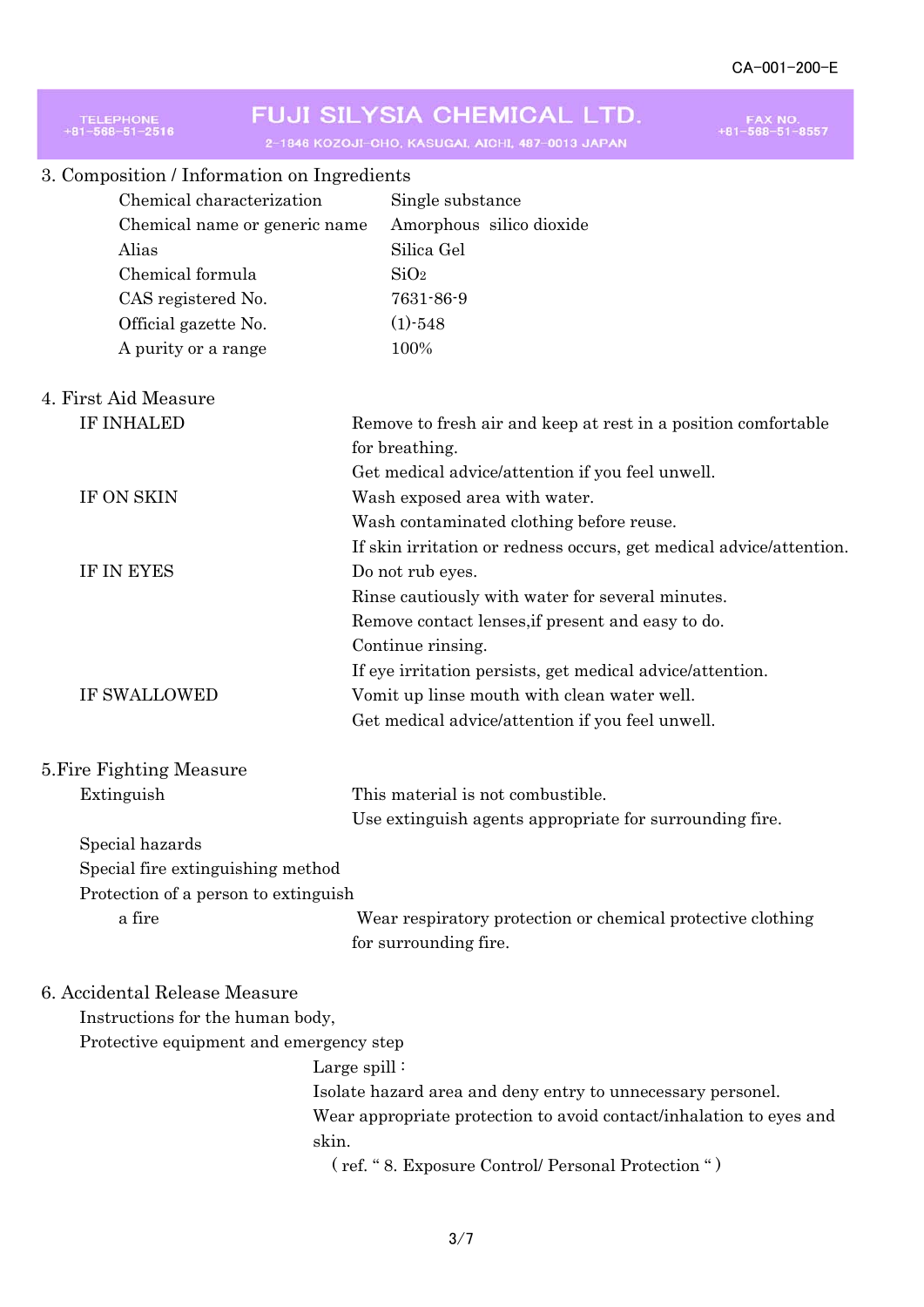# TELEPHONE<br>+81-568-51-2516

# FUJI SILYSIA CHEMICAL LTD.

2-1846 KOZOJI-CHO, KASUGAI, AICHI, 487-0013 JAPAN

FAX NO.<br>+81-568-51-8557

| Instructions for the environment            |                                                                                                       |  |
|---------------------------------------------|-------------------------------------------------------------------------------------------------------|--|
|                                             | Do not discharge it to environment.                                                                   |  |
| Collection, neutralization                  |                                                                                                       |  |
|                                             | Vacuum spillage and into an empty container and dispose them later $\epsilon$<br>an industrial waste. |  |
| Preventive measures against second disaster |                                                                                                       |  |
|                                             | Residue on the floor may cause slip, clean up diligently.                                             |  |
| 7. Handling and Storage                     |                                                                                                       |  |
| Handling                                    |                                                                                                       |  |
| Technical measures                          | Do the equipment measures in the "8. Exposure Control/                                                |  |
|                                             | Personal Protection ", and wear the protection.                                                       |  |
| Local / general ventilation                 |                                                                                                       |  |
|                                             | Do the local and general ventilation in the                                                           |  |
|                                             | " 8. Exposure Control/Personal Protection ".                                                          |  |
| Safe handling instructions                  |                                                                                                       |  |
|                                             | Take precautionary measures against static discharge.                                                 |  |
|                                             | Do not contact, inhale or swallow.                                                                    |  |
|                                             | Perform ventilation for exhaust to keep the atmospheric                                               |  |
|                                             | concentration lower than exposure limit.                                                              |  |
|                                             | Wash thoroughlyafter handling.                                                                        |  |
| Contact evasion                             | Refer to the "10. Stability and reactivity".                                                          |  |
| Storage                                     |                                                                                                       |  |
| <b>Technical Measures</b>                   | Instal lighting and ventilation to store and handle.                                                  |  |
|                                             | Composite hazard substance Refer to the "10. Stability and reactivity".                               |  |
| Storage condition                           | Store in a cool/well-ventilated place to protect from sunlight and                                    |  |
|                                             | rainwater.                                                                                            |  |
| Container and packaging materials           |                                                                                                       |  |
|                                             | Store it in tightly closed container which is<br>not breakable.                                       |  |
| 8. Exposure Control/ Personal Protection    |                                                                                                       |  |
| Standard control concentration              | No setting                                                                                            |  |
| Permissible concentration:                  |                                                                                                       |  |
|                                             | (an exposure limit value/ a biological exposure index)                                                |  |
| ACGHH(2009)                                 | <b>TLV-TWA</b><br>No setting                                                                          |  |
| Equipment measure                           | Install washing eyes device in a workplace to store this<br>material or handle it.                    |  |
|                                             | Install a ventilating device to keep an air pollutant less                                            |  |
|                                             | than permissible concentration when dust occurs by a process.                                         |  |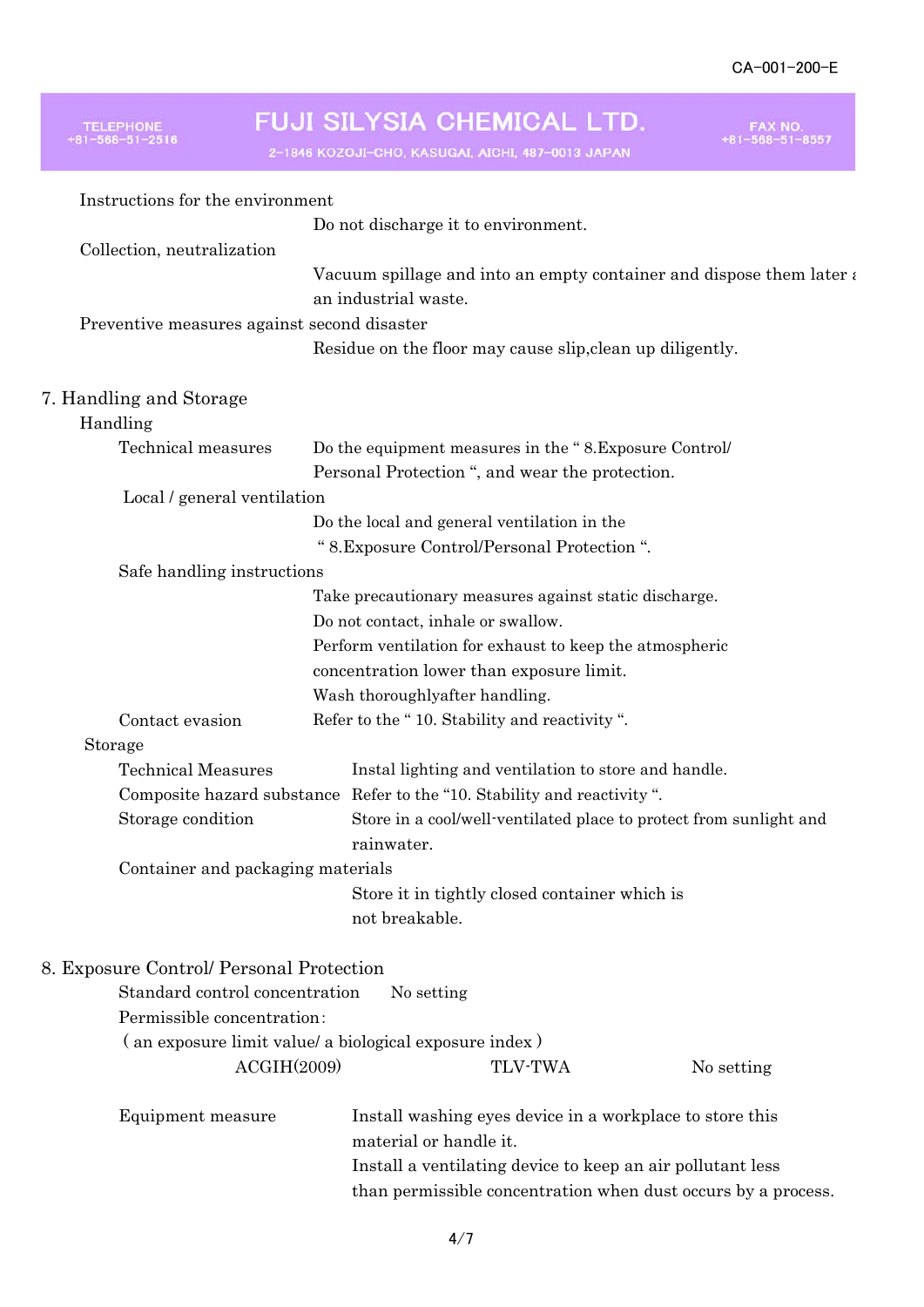FAX NO.<br>+81-568-51-8557

# FUJI SILYSIA CHEMICAL LTD.

TELEPHONE<br>+81-568-51-2516

2-1846 KOZOJI-CHO, KASUGAI, AICHI, 487-0013 JAPAN

| Wear appropriate respiratory protection.                                 |
|--------------------------------------------------------------------------|
| Wear appropriate protective gloves.                                      |
| Use personal eye protection.                                             |
| Protection for skin and body Use the apropriate protection suit and mask |
| Wash hands thoroughly after handling.                                    |
|                                                                          |

#### 9. Physical and Chemical Properties

| Physical State/Shape/Color              | Soid / Spherical fine particle / White |  |
|-----------------------------------------|----------------------------------------|--|
| Odor                                    | Odorless                               |  |
| pH                                      | $5.0 \sim 8.0$ (5% slurry)             |  |
| Melting Point                           | $1610^{\circ}$ C                       |  |
| <b>Boiling Point</b>                    | $2230^{\circ}$ C                       |  |
| Flash point                             | Non-flammable                          |  |
| Pyrophoric temperature                  | Non-flammable                          |  |
| Explosion range                         | Non-flammable                          |  |
| Vapor Pressure                          | 10mmHg(at 1732°C)                      |  |
| [Conversion value 1333Pa( $1732$ °C)]   |                                        |  |
| Vapor Density $(Air = 1)$               | No data                                |  |
| Specific Gravity                        | True Specific Gravity 2.2              |  |
| Solubility                              | Insoluble in water                     |  |
| Octanol / water distributed coefficient | No data                                |  |
| Decomposition temperature               | No data                                |  |

#### 10. Stability and Reactivity

| Stability                   | Stable under ordinary conditions of use (ambient temperature)     |
|-----------------------------|-------------------------------------------------------------------|
| Hazard reaction possibility | On reacting with hydrogen fluoride, forms silicon fluoride (gas). |
| Condition to avoid          | Contact with composite hazard substance                           |
| Composite hazard substance  | Hydrogen fluoride                                                 |
| Hazard resolution substance | Non                                                               |
|                             |                                                                   |

#### 11. Toxicological Information

| <b>Acute Toxicity</b>                       |                                                                |
|---------------------------------------------|----------------------------------------------------------------|
| Oral                                        | Silicon dioxide: Rat LD50=7800mg/kg(average) IUCLID(2000)      |
| Dermal                                      | Silicon dioxide: Rabbit $LD50 > 5000$ mg/kg $IUCLID(2000)$     |
| Skin corrosion / irritation                 | Silicon dioxide : Rabbit not irritating $IUCLID(2000)$         |
| Serious eye damage /                        | Silicon dioxide : Human slightly irritating $IUCLID(2000)$     |
| irritation                                  |                                                                |
| Respiratory / skin sensitizer Not Available |                                                                |
| Germ cell mutagenicity                      | Silicon dioxide: Negative in vivo micronucleus test using bone |
|                                             | marrow of mice (JJFC2003)                                      |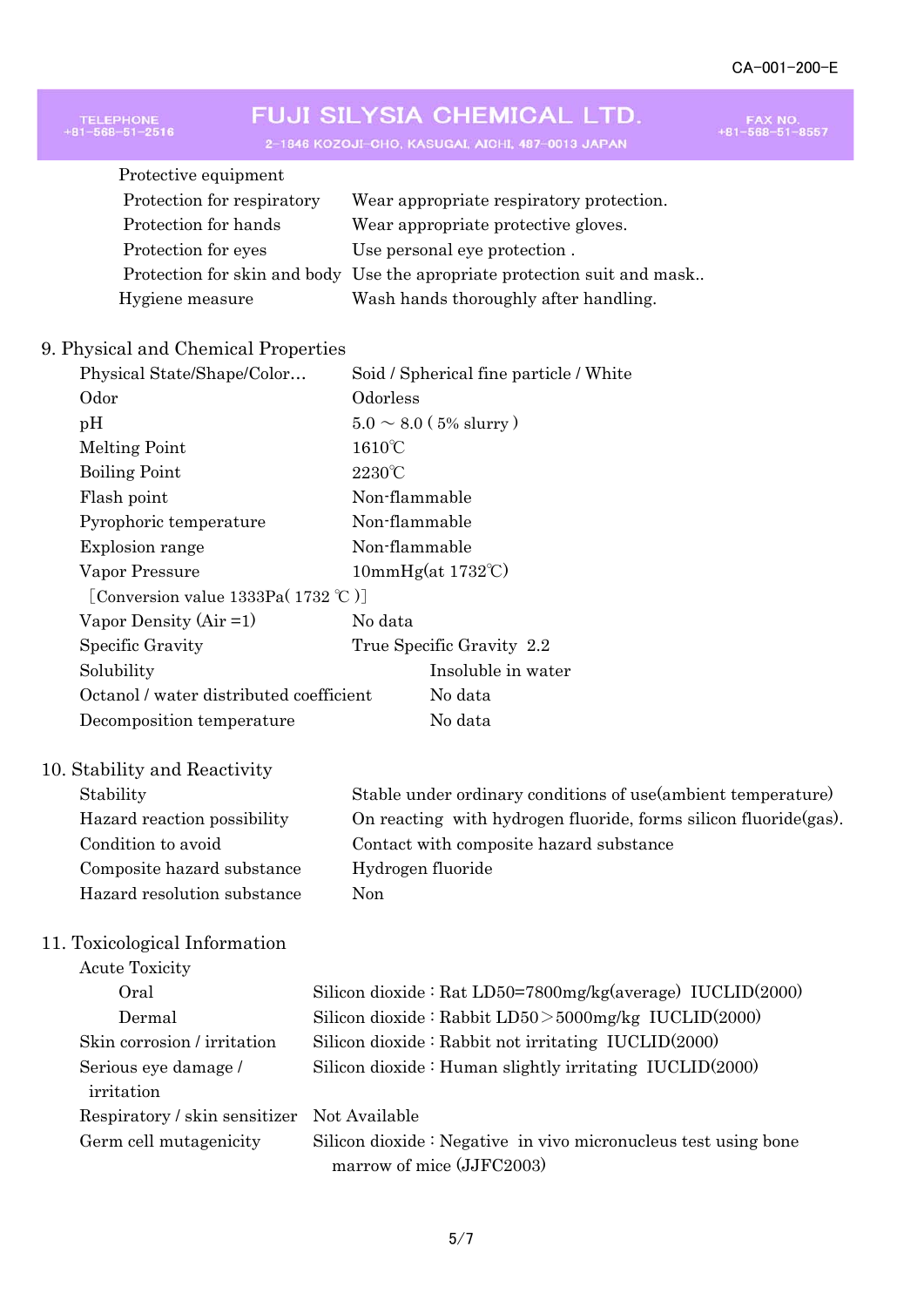### **FUJI SILYSIA CHEMICAL LTD.**

2-1846 KOZOJI-CHO, KASUGAI, AICHI, 487-0013 JAPAN

FAX NO.<br>I-568-51-8557

Carcinogenivity Silicon dioxide : Group 3 IARC(2006) Toxic to reproduction toxicity Not Available Specific target organ systemic toxicity (single exposure) Not available. Specific target organ systemic toxicity

(repeated exposure) Not available

#### 12. Environmental influence information

Hazardous to the aquatic environment- acute hazard Not available Hazardous to the aquatic environment- chronic hazard2 Not available

#### 13. Disposal Considerations

TELEPHONE<br>81-568-51-2516

Leftover waste The disposal of the leftover waste has to be carried out in accordance with the legal requirements. A pollution container and packing Clean a container and recycle it, or appropriate disposal must be made according to official regulations. When an empty container is disposed, completely remove contents.

#### 14. Transportation Information

| International regulation      |                        |
|-------------------------------|------------------------|
| Marine regulation information | Non-hazardous material |
| Air regulation information    | Non-hazardous material |

#### 15. Regulatory Information

#### 16. Other Information

Fuji Silysia Chemical Ltd. provides the information contained herein in good faith but makes no representation as to its comprehensiveness or accuracy. This document is intended only as a guide to the appropriate precautionary handling of the material by a properly trained person using this product. Individuals receiving the information must exercise their independent judgment in determining its appropriateness for a particular purpose.